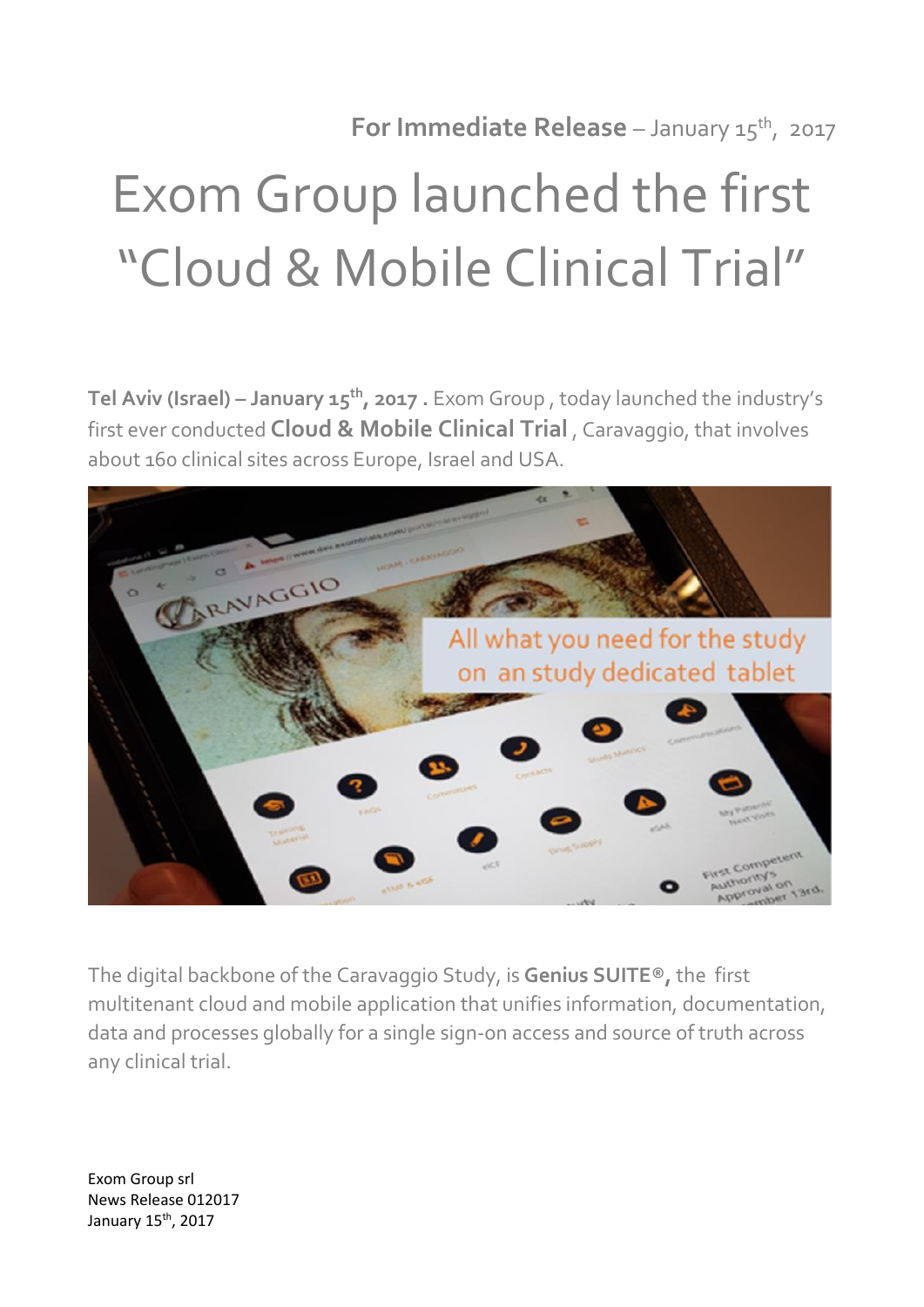**Genius SUITE® ,** is the first and only suite of clinical applications that combines in one study portal the following functionalities :

- **Electronic Informed Consent (ENGAGE)**
- **Randomization to treatment (IWRS)**
- **B** Drug Supply Management (DMS)
- **Patient's Recruitment (eENROLL)**
- **Source Data (eSOURCE)**
- **Project Management (CTMS)**
- **Trial Master File & Site File (eTMF/eISF)**
- **Mobile Data Collection (upCRF)**
- **Risk-Based Monitoring (RIBAM)**
- **Real-time Study Metrics (INSIGHT)**
- **Patient's Visits Calendar (AGENDA)**
- **Patient's Reported Outcome & Diary (ePRO)**
- **Safety Report & Management (eSAE)**
- **Electronic Central Event Assessment (eCEC)**
- **E** Certified Trainings (eDOCEBO)
- **E** Quality Management (eQUAM)

With **Genius SUITE®** both study's sponsors and investigators can accelerate trial execution and gain real-time visibility into any trial related operations.

"**The conduction and oversight of a clinical trial is an highly complex and often inefficient ecosystem due to a number of factors, including the inconsistent use of a large number of disparate and incompatible technologies**,"

said Luigi Visani, President & CEO of Exom Group, The Digital and Human CRO , headquartered in Milano (Italy) -

Exom Group srl News Release 012017 January 15<sup>th</sup>, 2017